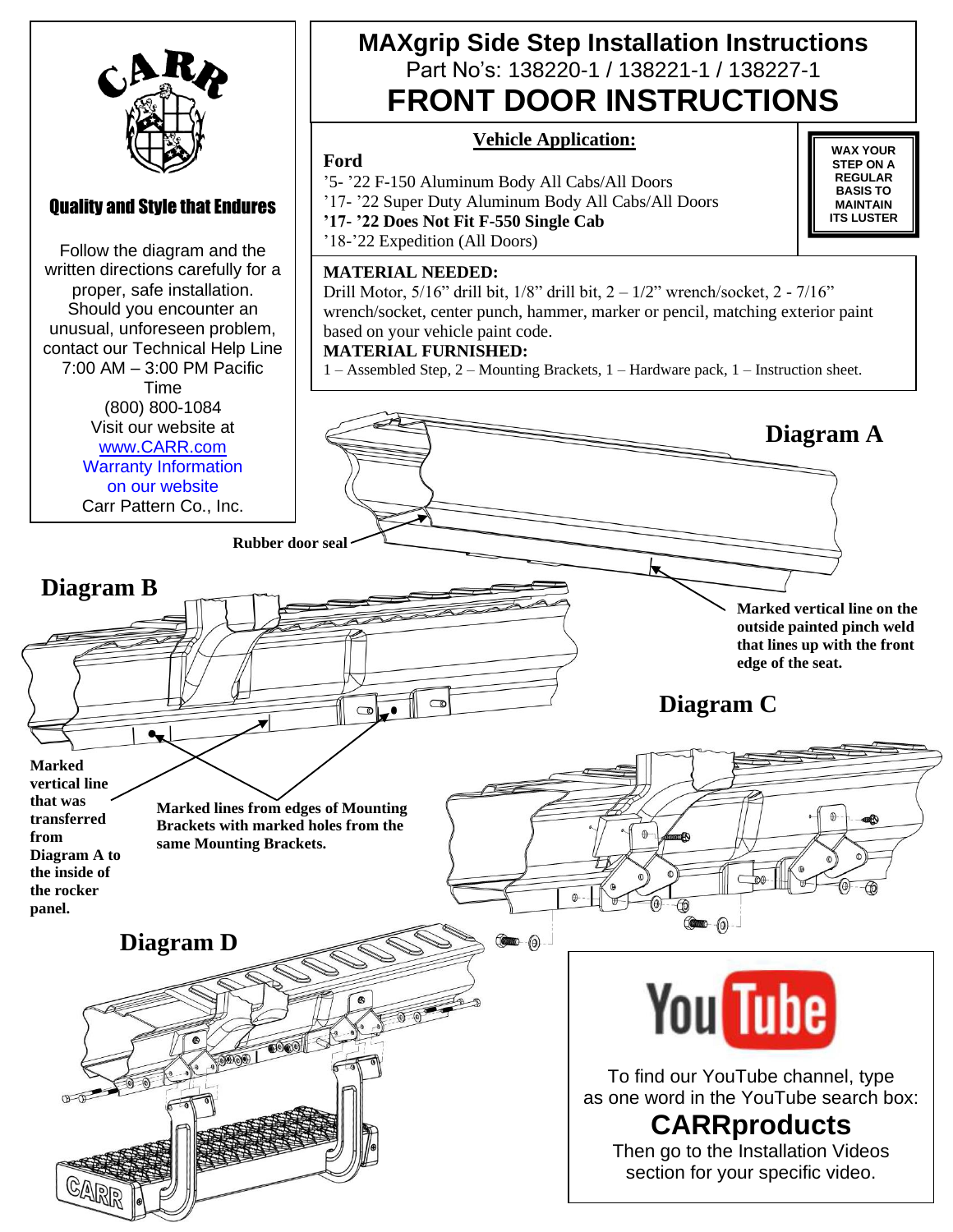

# **MAXgrip Side Step Installation Instructions**  Part No's: 138220-1 / 138221-1 / 138227-1 **FRONT DOOR INSTRUCTIONS**



Approximate installation time for one step – 45 minutes

#### **WARNING!**

- ✓ Do not over tighten nuts and bolts as damage to the castings and/or stripping of the threads could result.
- ✓ FOR SAFE AND PROPER USAGE OF THIS PRODUCT, THE MOUNTING INSTRUCTIONS MUST BE FOLLOWED CAREFULLY AND COMPLETELY.
- $\checkmark$  The manufacturer and distributor of this product are in no way responsible for the consumer's failure to adhere to the warnings and directions of these instructions in the event of damage to the consumer's vehicle, other properties and/or personal injury.



### **To find our YouTube channel type as one word into the YouTube search box: CARRproducts**

## **—then go to the Installation Videos section for your specific video.**

- 1. NOTE: All diagrams shown are viewed from the driver side front door. Open your front door. For the proper position of the step, the front edge of the seat while in normal driving position should be in line with the center of the step. For personal preference or to avoid any obstruction underneath body metal, step can be moved left or right.
- 2. Take a marker or pencil and mark a vertical line that lines up with the front edge of the seat on the pinch weld area of your vehicle. See DIAGRAM A.
- 3. Assemble the Mounting Brackets to the Step Casting as shown in DIAGRAM D. Hand tighten the hardware only.
- 4. When positioning the step against the body metal, be sure to avoid all bumps and screws to make sure that the step assembly is against a flat surface.
- 5. With both Mounting Brackets hand-tightened on the Step Casting, place the entire assembly against the inside of the rocker panel of the vehicle. Line up the center of the step with the center vertical marked line. (Be sure to avoid any bumps or obstructions on body metal.)
- 6. While holding the entire assembly in place, take a pencil or marker and mark all four outside edges of the Mounting Brackets as shown in DIAGRAM B.
- 7. Remove the Mounting Brackets from the Step Casting.
- 8. Place the Mounting Brackets back against the body metal between the marked lines. Use the holes in the Mounting Brackets to mark the holes on the body metal as shown in DIAGRAM B.
- 9. Center punch the marked hole.
- 10. Take a 1/8" drill bit and drill out the centered punched holes.
- 11. Drill out the 1/8" hole with the 5/16" drill bit.
- 12. After drilling, make sure that all burrs are removed.
- 13. Take your matching exterior paint and completely paint drilled holes to seal the aluminum metal. Allow paint to dry before proceeding to the next step.
- 14. Take the 5/16" hardware that is provided and securely tighten both Mounting Brackets to the vehicle. See DIAGRAM C.
- 15. Place the Step Casting inside each Mounting Bracket and use the 1/4" hardware provided and securely tighten each Mounting Bracket to the Step Casting. See DIAGRAM D.
- 16. Take a 1/8" drill bit and drill two more holes through the top holes that are located on each Mounting Bracket through the Wedge Washers into the body metal. (NOTE: These holes may need to be drilled at an angle on the rear doors.)
- 17. Take your matching exterior paint and completely paint drilled holes to seal the aluminum metal. Allow paint to dry before proceeding to the next step.
- 18. Take the sheet metal screws provided and securely tighten. See DIAGRAM C.
- 19. Repeat these steps for the passenger front door. Your step is now ready to use!

**Carr Pattern Co., Inc. Warranty Policy**

**Finishes:** Limited Lifetime

**Structural Warranty:** Limited Lifetime **Warranty Conditions:**

- a. All warranties start from consumer's date of purchase. b. A new product will be sent out immediately to replace a warranty claim. c. The above guidelines apply only to the Original Purchaser.
- d. Original proof of purchase must be submitted for all warranty and returns issues. **Warranty Limitations:**
- 
- a. Warranty coverage extends ONLY to repair or replacement of the CARR product. This warranty does not cover the cost of labor, transportation, installation or removal of the product.<br>b. Warranty coverage does not extend t
- which the product is being installed.<br>c. Warranty coverage does not extend to damage caused by: airborne fallout (chemicals, tree sap, etc.), stones, hail, earthquake, water or flood, windstorm, lightning, the application sealants subsequent to manufacture.
- 

d. Warranty coverage does not extend to damages caused by: normal wear and tear, abuse, modification or improper installation of the product.<br>e. Warranty coverage does not extend to any economic loss or extra expense inclu rental expense, equipment rental expense, lodging, meals, or other travel costs. **Other Terms:**

This warranty gives you specific legal rights and you may also have other rights that vary from state to state. CARR does not authorize any person to create for it any other obligation or liability in<br>connection with its p WRITTEN WARRANTY OR ANY IMPLIED WARRANTY. CARR SHALL NOT BE LIABLE FOR INCIDENTAL OR CONSEQUENTIAL DAMAGES RESULTING FROM BREACH OF<br>THIS WRITTEN WARRANTY.\*

\*Some states do not allow limitations on how long an implied warranty will last or the exclusion or limitation of incidental or consequential damages, so that above limitations or exclusions may not

apply to you.<br>**Guarantee:** Every attempt has been made to manufacture and distribute the finest quality products available. Our manufactured products are guaranteed to be free of defects due to workmanship or materials. Distributed products are subject to manufacturer's warranty only.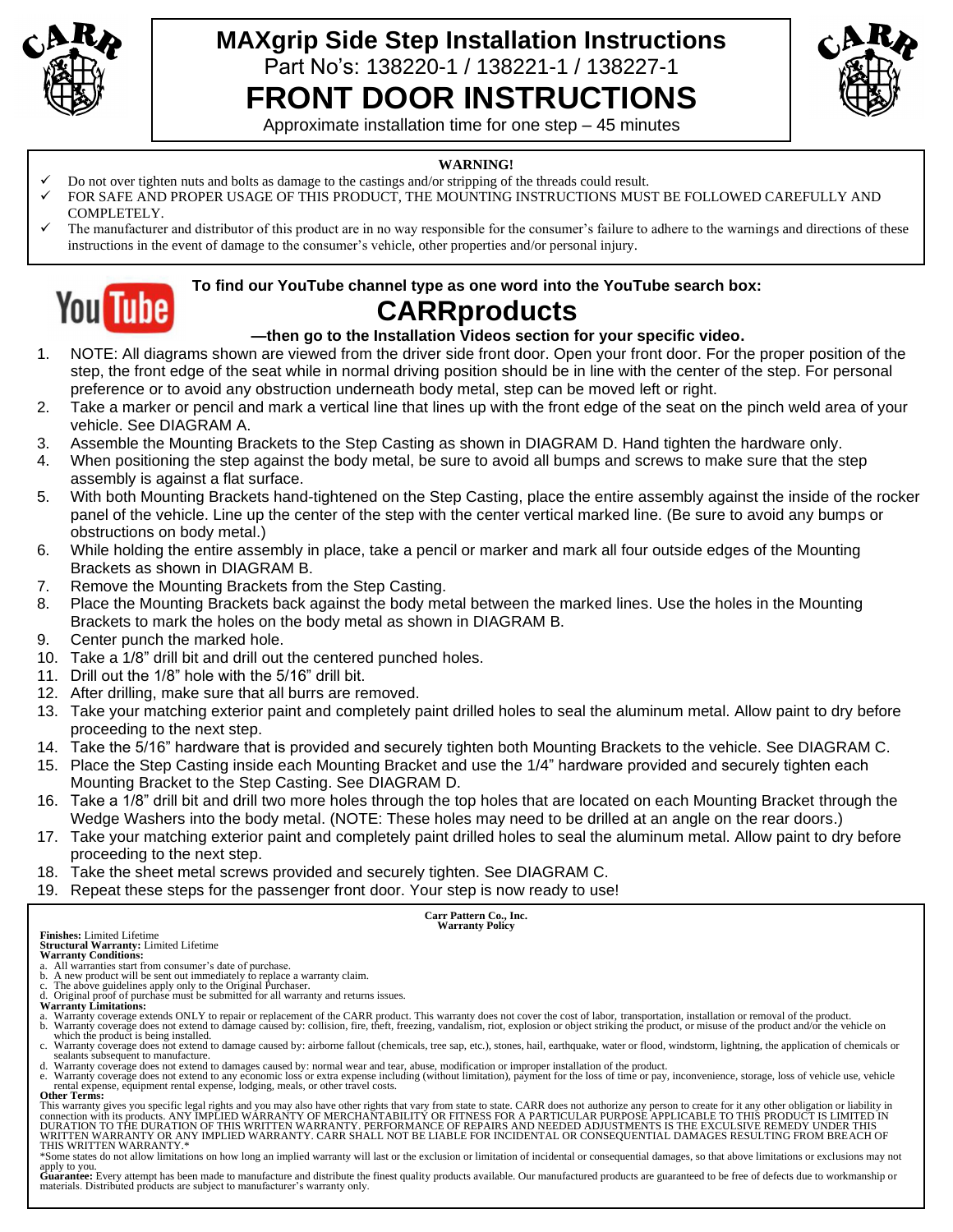